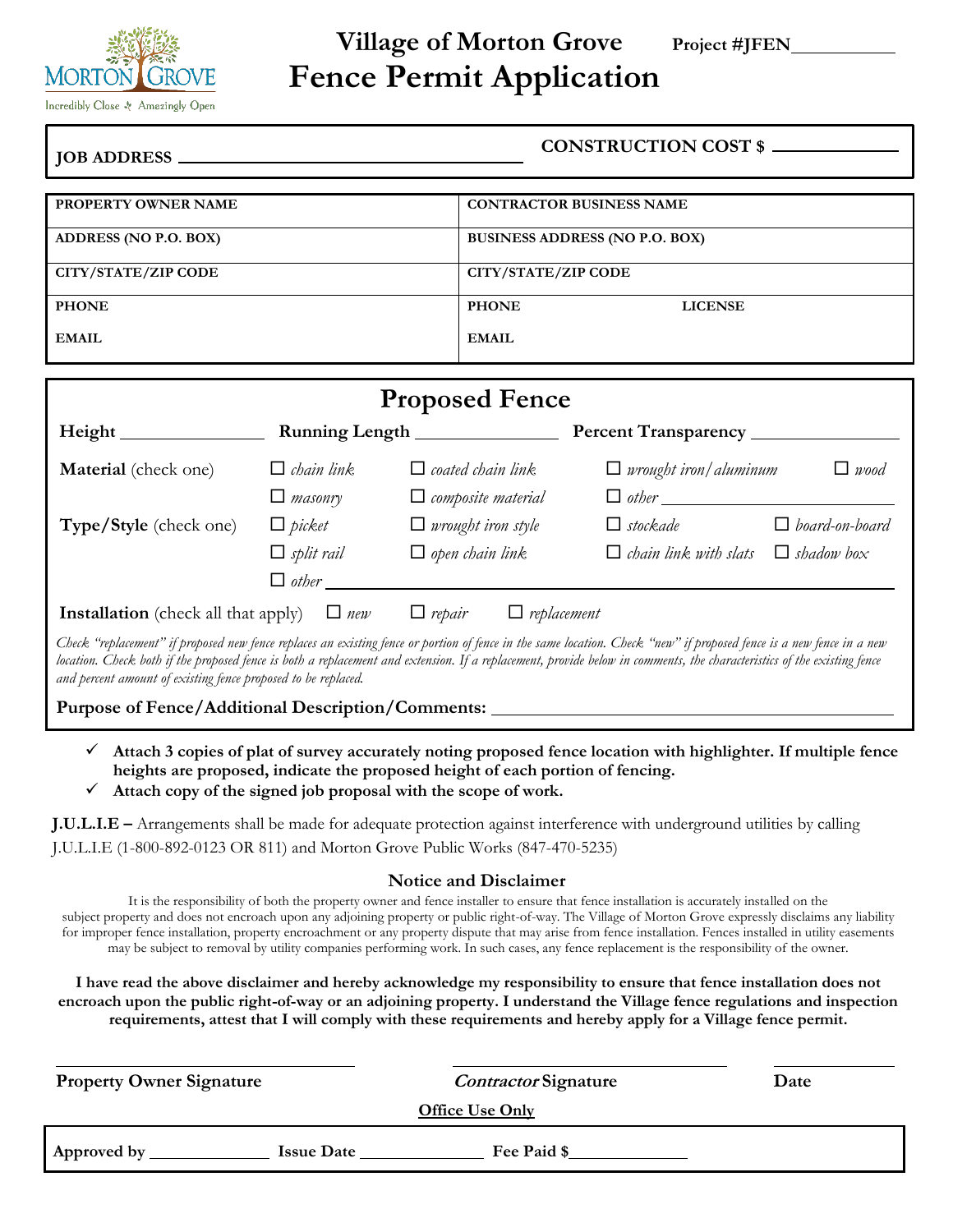# **Fence Permit Requirements**

**Work must begin within 180 days of permit issuance. Work must be completed within 6 months. Permit Card must be posted in a visible location to the street and must remain posted until final Village inspection is approved.**

**Permit does not confer any approval or right to disregard any property covenant or a condominium/homeowners association restriction.**

#### **Morton Grove Municipal Code Section 12-3-5: FENCES:**

Fences are permitted in all districts, subject to the following restrictions:

- A. No fence shall be allowed on any part of a front yard or any part of a required rear yard that front a street, such as in the case of through lots or multi-frontage corner lots.
- B. Fences shall not be located within a 45-degree 10-foot by 10-foot sight line triangle at any point where the vehicular access way intersects a driveway, alley, sidewalk, or other vehicular or pedestrian access way. Where a driveway intersects an alley, the dimensions of the 45-degree sight line triangle shall be determined by the distance between the garage and alley, to a maximum of 10 feet. If no garage exists, the 10-foot by 10-foot sight line triangle shall apply.



#### **SIGHT LINE TRIANGLE**

the distance between the garage and alley, to a maximum of 10'

- C. Fences shall be permitted within portions of the street side yard of corner lots, which is defined as the yard abutting a street that does not meet the definition of "Lot Frontage" and "Lot Line, Rear," in accordance with Section 12-17-1 of the Unified Development Code, with the following requirements:
	- a. The street side yard of a subject property which is part of a block where the entire block face, between two public streets, includes only street side yards, but not on lots where the block face, between two public streets, includes one or more front yard, on lots with street frontage on three (3) sides where the street side yard is within the required front yard setbacks, or on through lots;
	- b. The fence shall only be permitted to enclose that portion of the street side yard that is in line with and behind the rear portion of the principal structure closest to the street side yard property line;
	- c. The fence shall not be higher than 48 inches (4 ft.);
	- d. The fences shall have a minimum transparency of 50%; and
	- e. The fence shall not be made of chain-link material.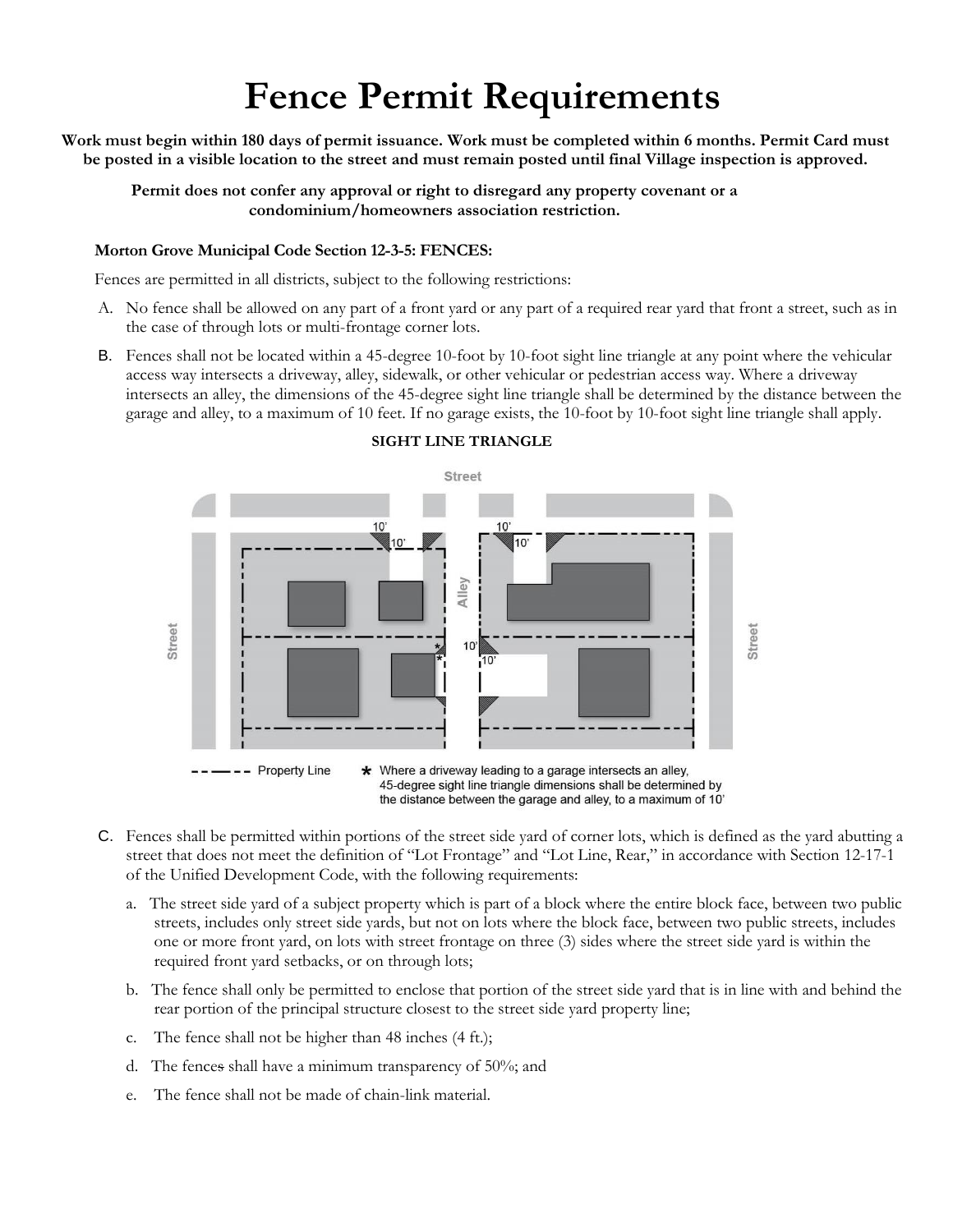## **STREET SIDE YARD FENCES**



## D. The table lists maximum fence heights for properties in the various zoning districts:

| Lot In<br><b>Zoning District</b>                                             | <b>Abutting Lot In Zoning District</b> |            |               |
|------------------------------------------------------------------------------|----------------------------------------|------------|---------------|
|                                                                              | Residential                            | Commercial | Manufacturing |
| Residential                                                                  | 6 feet                                 | 7 feet     | 7 feet        |
| Residential – within designated street side<br>yard area, per Sec. 12-3-5.B. | 4 feet                                 | 4 feet     | 4 feet        |
| Commercial                                                                   | 7 feet                                 | 7 feet     | 7 feet        |
| Manufacturing                                                                | 7 feet                                 | 7 feet.    | 7 feet        |